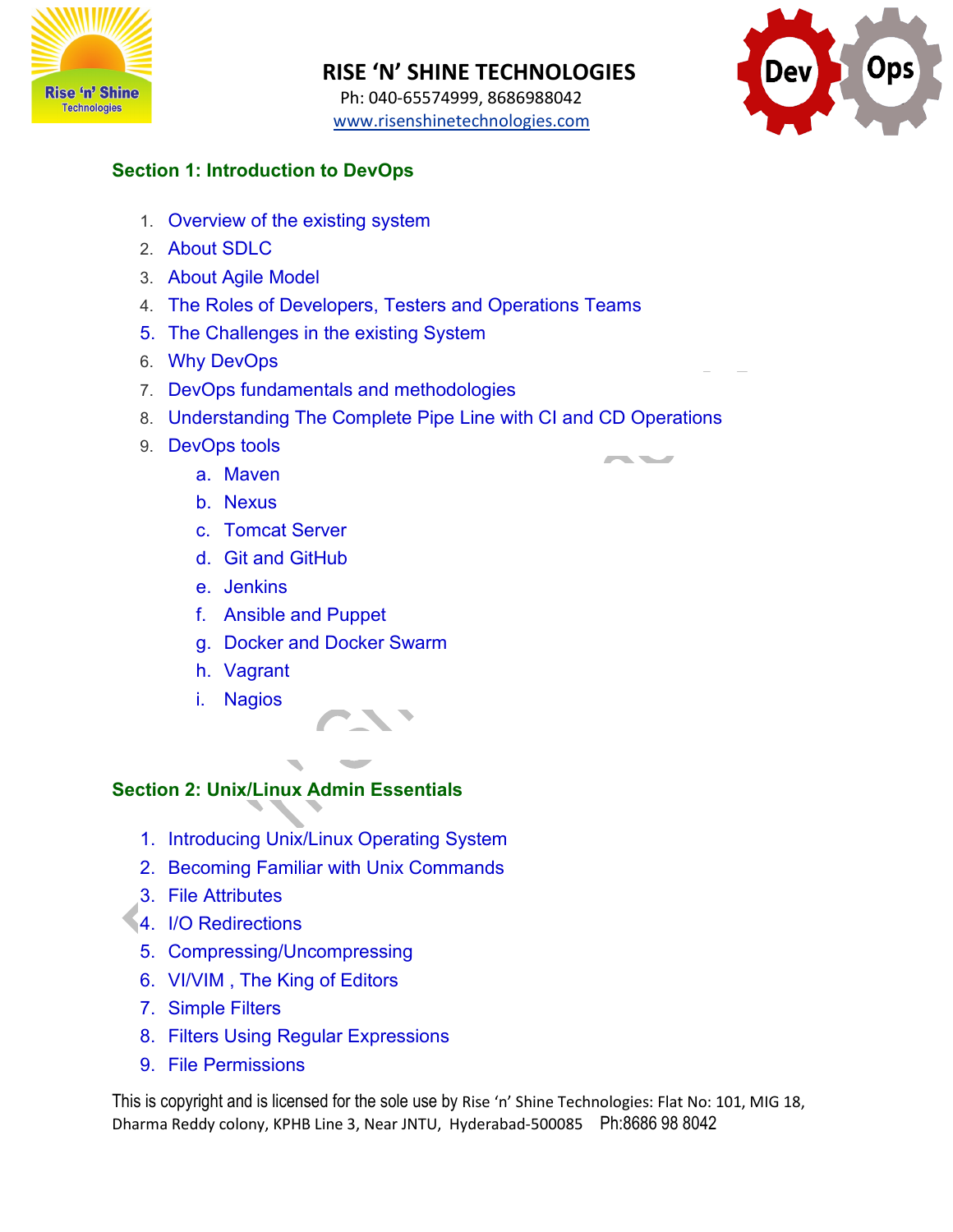

 Ph: 040-65574999, 8686988042 [www.risenshinetechnologies.com](http://www.risenshinetechnologies.com/)



- 10.The Process
- 11.Red Hat Package Manager(RPM):
	- a. Overview of RPM
	- b. Installing, Removing a software with YUM
	- c. RPM queries
	- d. RPM verifications
- 12. Yellow Dog Update Manager(YUM):
	- a. Overview of YUM
	- b. Installing, Removing a software with YUM
	- c. YUM queries
- 13.Remote Access:
	- a. Telnet configuration
	- b. Secure Shell (SSH) configuration

#### **Section 3: DevOps - Shell Scripting**

- 1. Shell Script Introduction
- 2. Important Points About Programming
- 3. Shell Script Variables
- 4. Shell Decision Making
- 5. Shell Operators
- 6. Return Statuses
- 7. Shell Iterations
- 8. Shell Functions
- 9. Real time Example

## **Section 4: Shell Script Realtime Examples**

- 1. Shell Script Real Time Examples
- 2. Shell Script Debugging Options
- 3. Shell Script Assignments

## **Section 5: Python Scripting**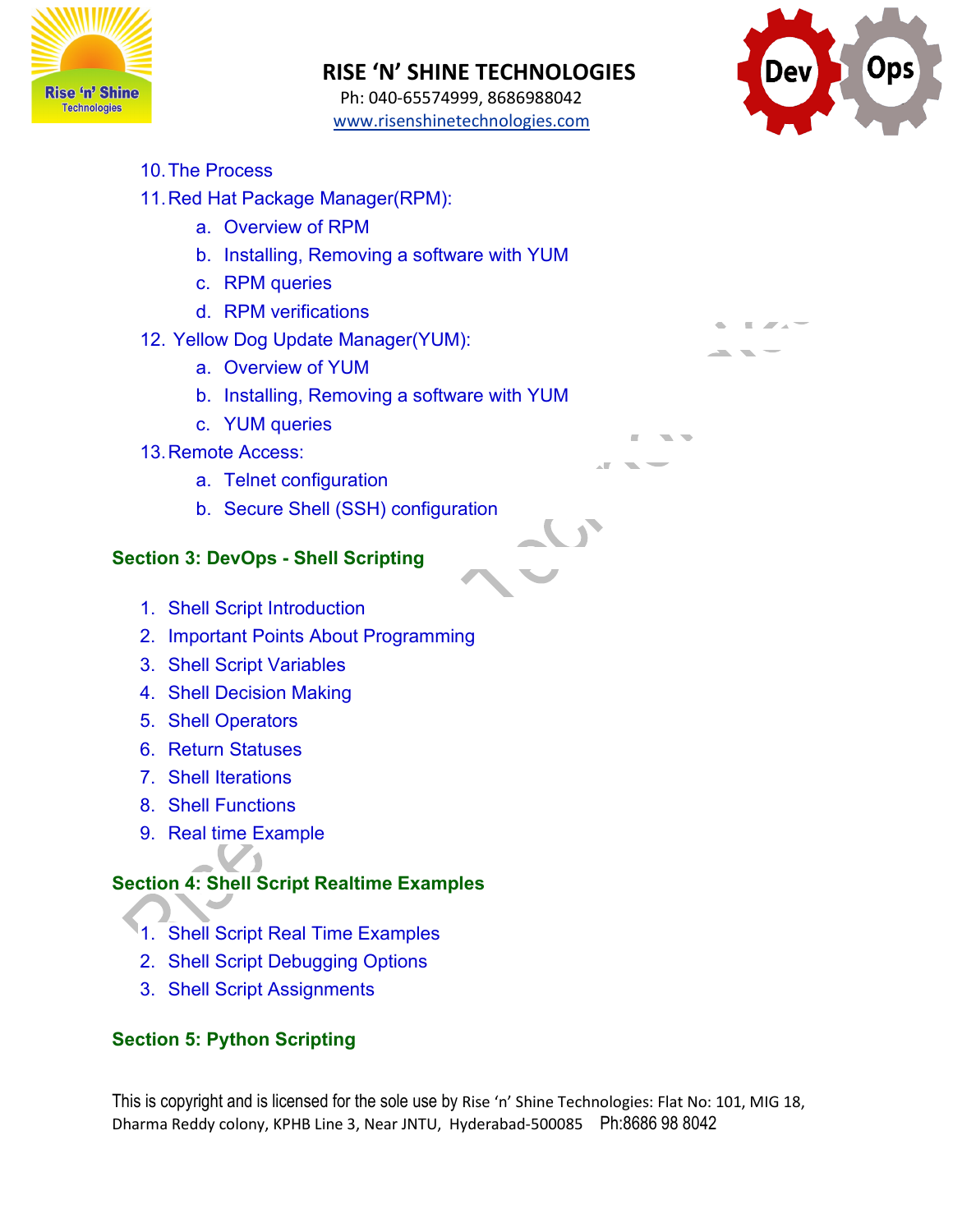

 Ph: 040-65574999, 8686988042 [www.risenshinetechnologies.com](http://www.risenshinetechnologies.com/)



- 1. Python Introduction
- 2. Python Installation
- 3. Python Program & its Execution
- 4. Python Tokens and Variables
- 5. Python Operators
- 6. Python Data Types
- 7. Python Conditional control flow
- 8. Python Loops
- 9. Python Input and Output
- 10.Python Functions
- 11.Python Modules
- 12.Python Classes
- 13.Python Exception Handling
- 14.Python Regular Expressions
- 15.Python System Administration
- 16.Python Date and Time

#### **Section 6: AWS Services**

- 1. Introduction of Cloud and AWS
- 2. AWS Account Setup and IAM
- 3. Launching EC2 Instance and AMI
- 4. EC2 Connect, User Data EIP
- 5. EC2 and Load Balancer (ALB)
- 6. ASG and Load Balancer
- 7. ASG and Route 53
- 8. RDS and VPC
- 9. S3 and S3 Policies
	- 10.Cloud Watch Alerts, Events
	- 11.Cloud Watch Logs and CLI

### **Section 7: AWS Project – Assignment 1**

#### 1. AWS Assignment – Problem Statement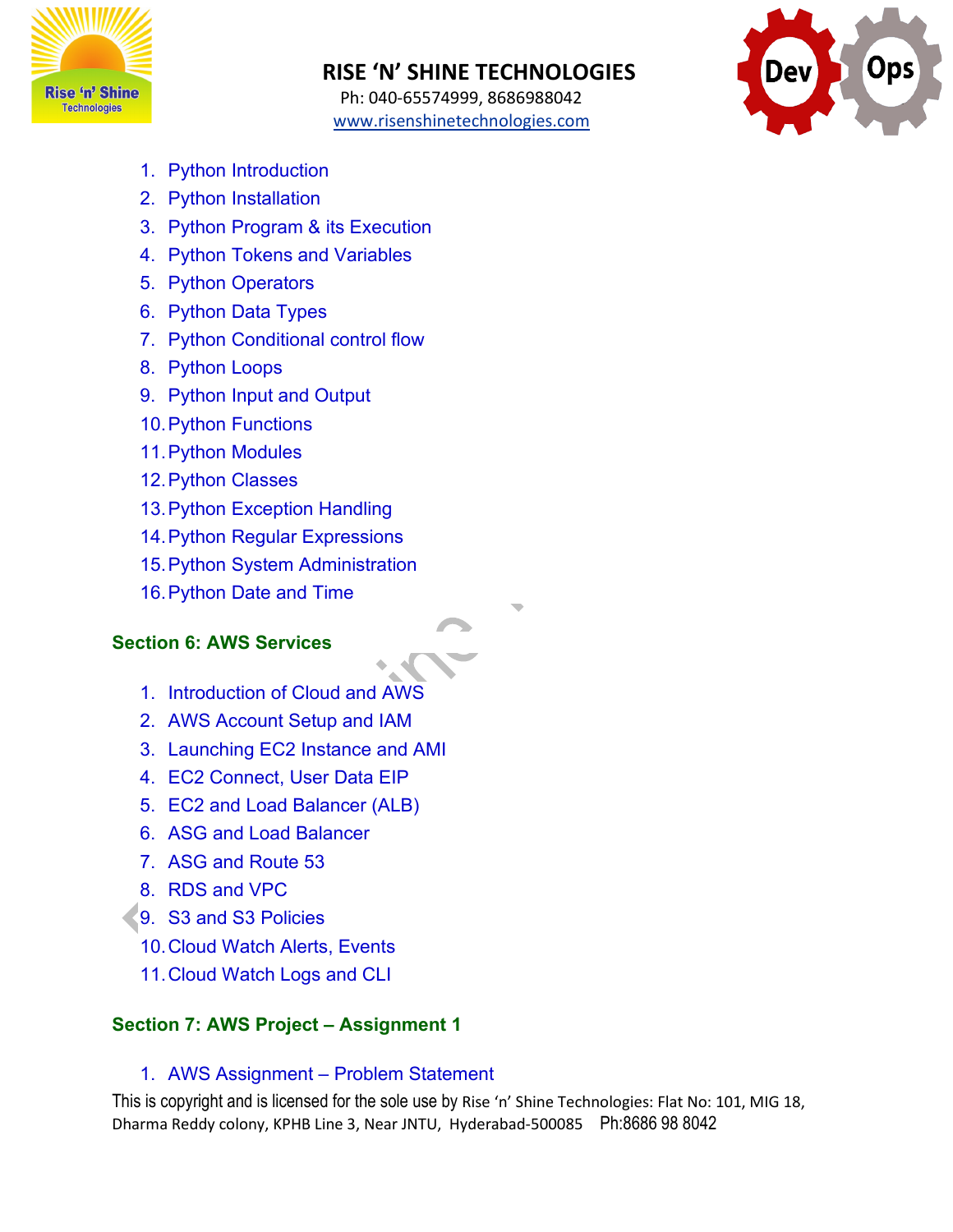

 Ph: 040-65574999, 8686988042 [www.risenshinetechnologies.com](http://www.risenshinetechnologies.com/)



2. AWS Assignment – Solution Statement

#### **Section 8: IAC – Terraform**

- 1. Terraform Introduction
- 2. Terraform Setup
- 3. Terraform Providers
- 4. Terraform Resources
- 5. Terraform Variables
- 6. Terraform Outputs
- **7.** Lab Practice

#### **Section 9: AWS Project – Assignment 2**

- 8. AWS Assignment Problem Statement
- 9. AWS Assignment Solution Statement

#### **Section 10: DevOps Maven - Build Tool**

- 1. Maven Environment Setup
- 2. Maven Build Life Cycle
- 3. Maven Creating, Building & Testing Project
- 4. Maven Project Templates
- 5. Maven Snapshots vs. Releases
- 6. Maven Dependencies and Repositories
- 7. Maven Web Application
- 8. Maven Distribution Management

## **Section 11: Deployment - Tomcat Web Server**

- 1. Installation of Tomcat
- 2. Starting and Stopping Tomcat
- 3. Configurations
- 4. Deployments and types of deployments
- 5. Debugging logs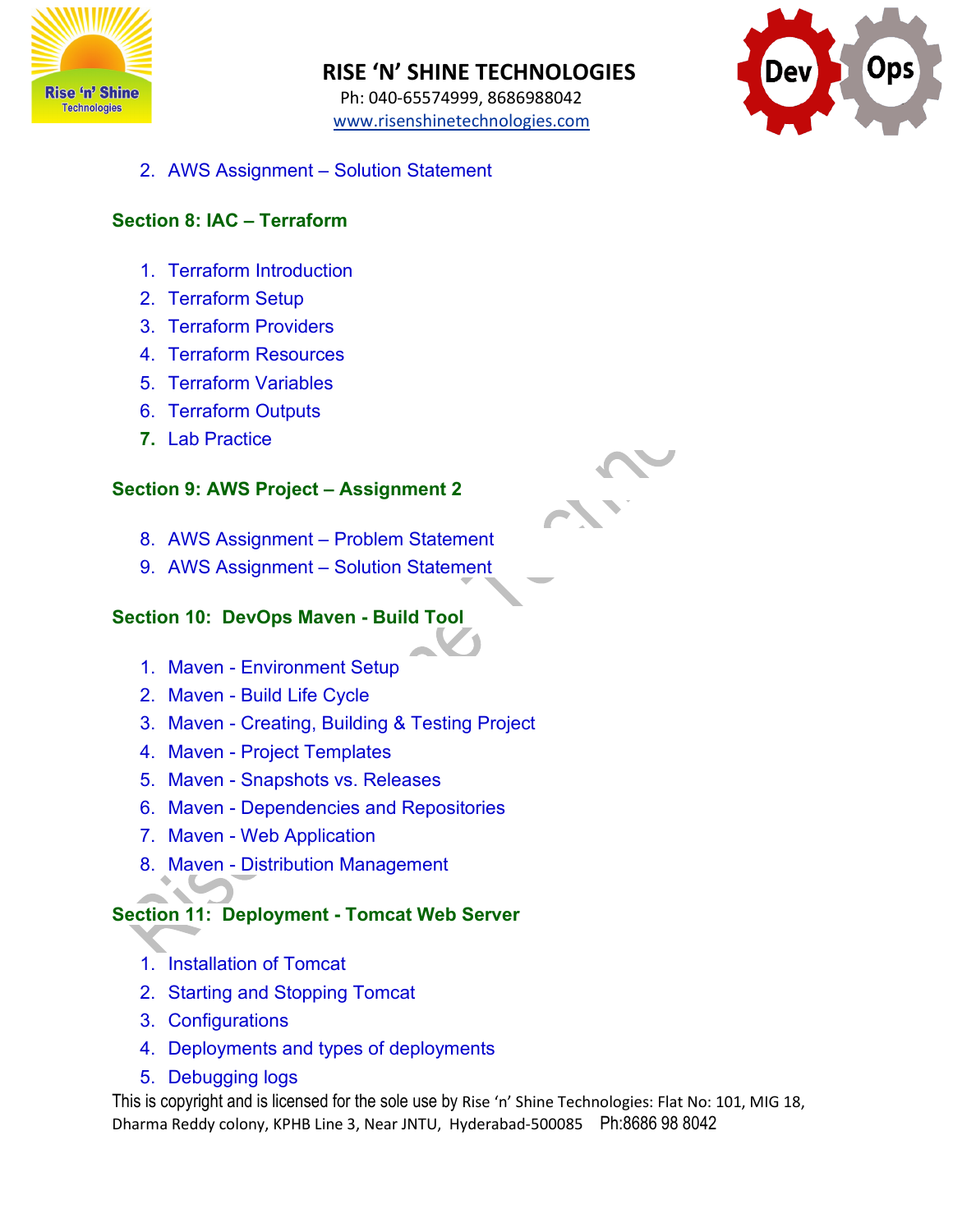

 Ph: 040-65574999, 8686988042 [www.risenshinetechnologies.com](http://www.risenshinetechnologies.com/)



#### **Section 12: Artifactory Repository Management - NEXUS**

- 1. Installing and Running Nexus
- 2. Using the Nexus User Interface
- 3. Managing Snapshots and Releases
- 4. Integrating Maven and Nexus Repository

### **Section 13: Source Code Management Tool - Git**

- 1. Introduction
- 2. What is a distributed version control system?
- 3. Installation and Configuration
- 4. Git Commands
- 5. Managing Branches and Tags
- 6. Branching Strategies Sequential and Parallel
- 7. Git Merge and Merge Tool
- 8. Git Stashing

## **Section 14: Source Code Management Tool - GITHub**

- 1. Introduction to Github
- 2. Secure Communication
- 3. Working with Github
- 4. GitHub Repositories Mgmt

## **Section 15: DEVOPS: Ansible**

- 11. Getting started with Ansible
- 2. Installing Ansible
- 3. Creating our Ansible playground
- 4. Creating our Ansible repository
- 5. Executing modules
- 6. Running arbitrary commands
- 7. Ansible playbooks

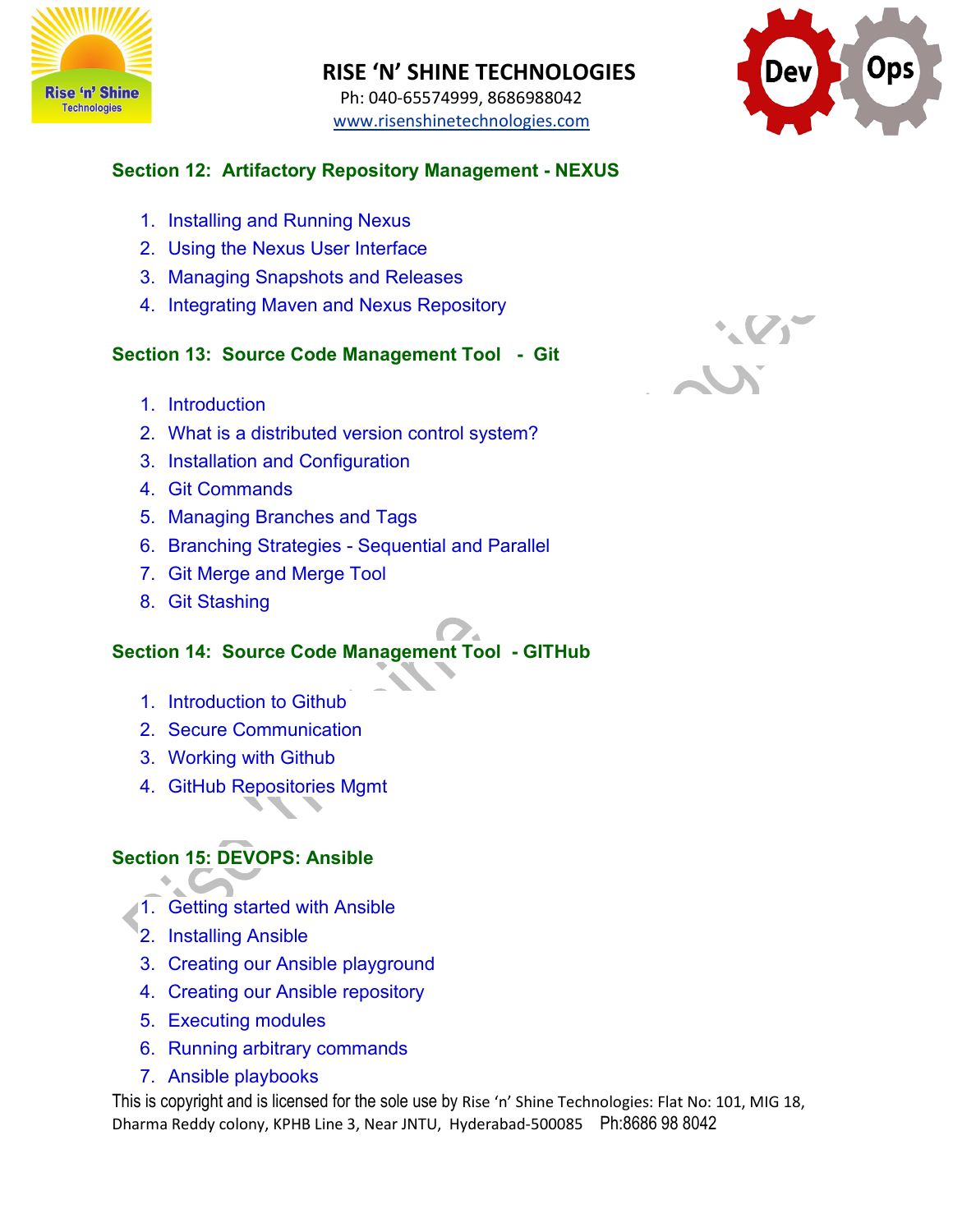

 Ph: 040-65574999, 8686988042 [www.risenshinetechnologies.com](http://www.risenshinetechnologies.com/)



- 8. Creating a playbook
- 9. Creating roles to deploy and start our web application

#### **Section 16: Introduction to Virtualization**

- 1. Overview of the existing system
- 2. About Virtualization
- 3. Advantages of Virtualization
- 4. Types of Virtualizations

#### **Section 17: DEVOPS: Vagrant**

- 1. Vagrant Intro
- 2. Setting Up Vagrant
- 3. Using Vagrant
- 4. Automated Provisioning

#### **Section 18: Containers - Docker**

1. Introduction to Docker

**Introduction** Containers vs VMs The Key Features of Docker The Docker History Docker Workflow and Components

2. Setting up the Environment



Setting up the Environment Docker for Unix Introducing Sample App

3. Getting Started with Docker

Launching our first Container Making Containers Persist Connecting to a Running Container Pause, Stop Remove

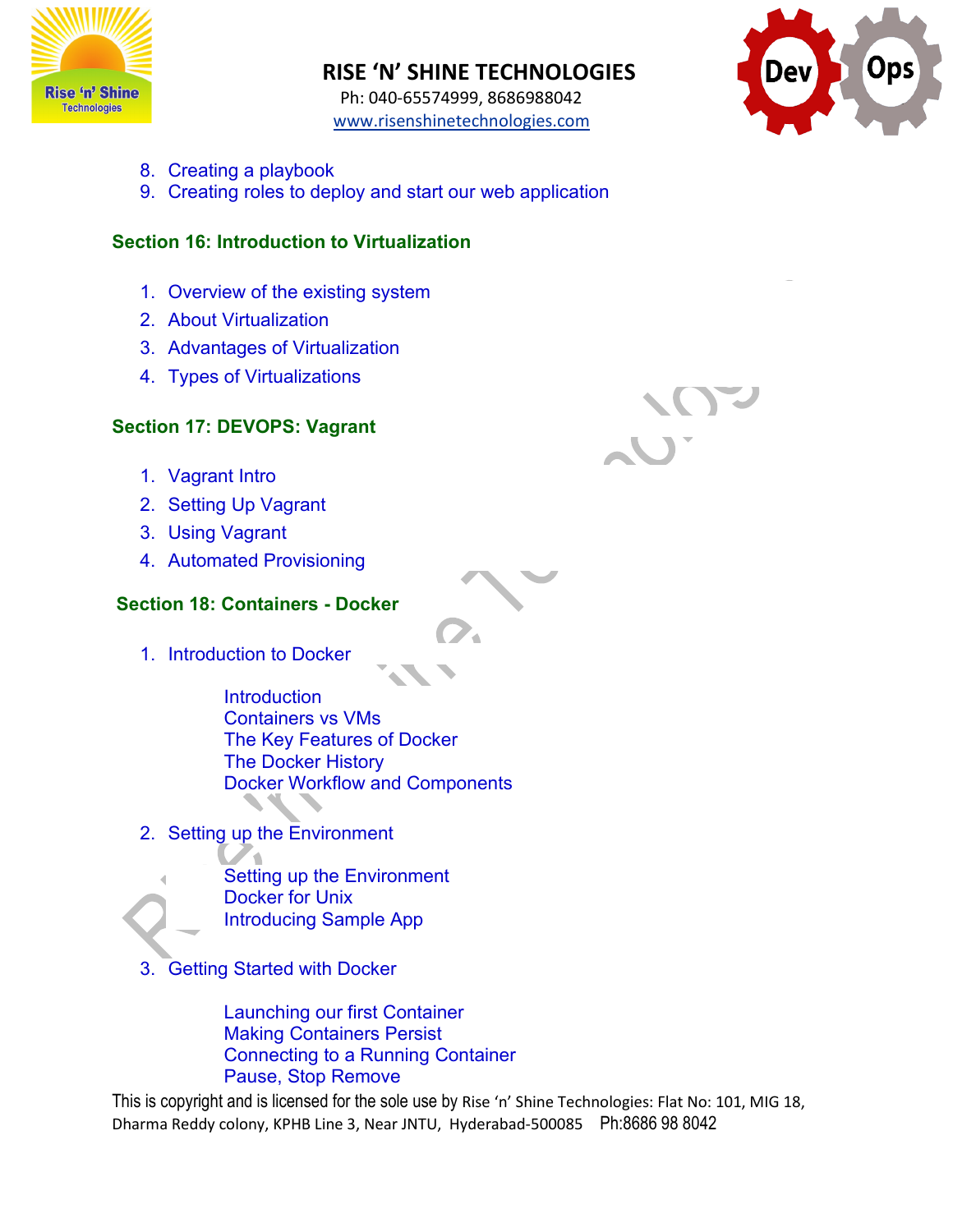

 Ph: 040-65574999, 8686988042 [www.risenshinetechnologies.com](http://www.risenshinetechnologies.com/)



4. Container Operations

Port Mappings Renaming, Top, Attaching and Detaching Inspecting Containers and Foregrounding Limiting Resources - Memory Prioritizing CPU Utilization

5. Dockerising your own App



package an application into a Docker Image Building Docker Image Launching and customizing a Container Committing the container into an Image and Validating Troubleshooting Image Builds, Publishing to Docker Hub Automating Image builds with a Dockerfile Image build and Image Tagging

## 6. Docker Networking

Docker Host Networking Primer Inspecting the default Bridge Creating Networks - Bridge, None and Host

## **Section 19 – DevOps – Docker Compose**

Docker Limitations Introduction of Docker Compose Setting Docker Compose Real time Example with Docker Compose

## **Section 20 – DevOps – Kubernetes with Real time Project**

## Limitations from Docker and Docker Compose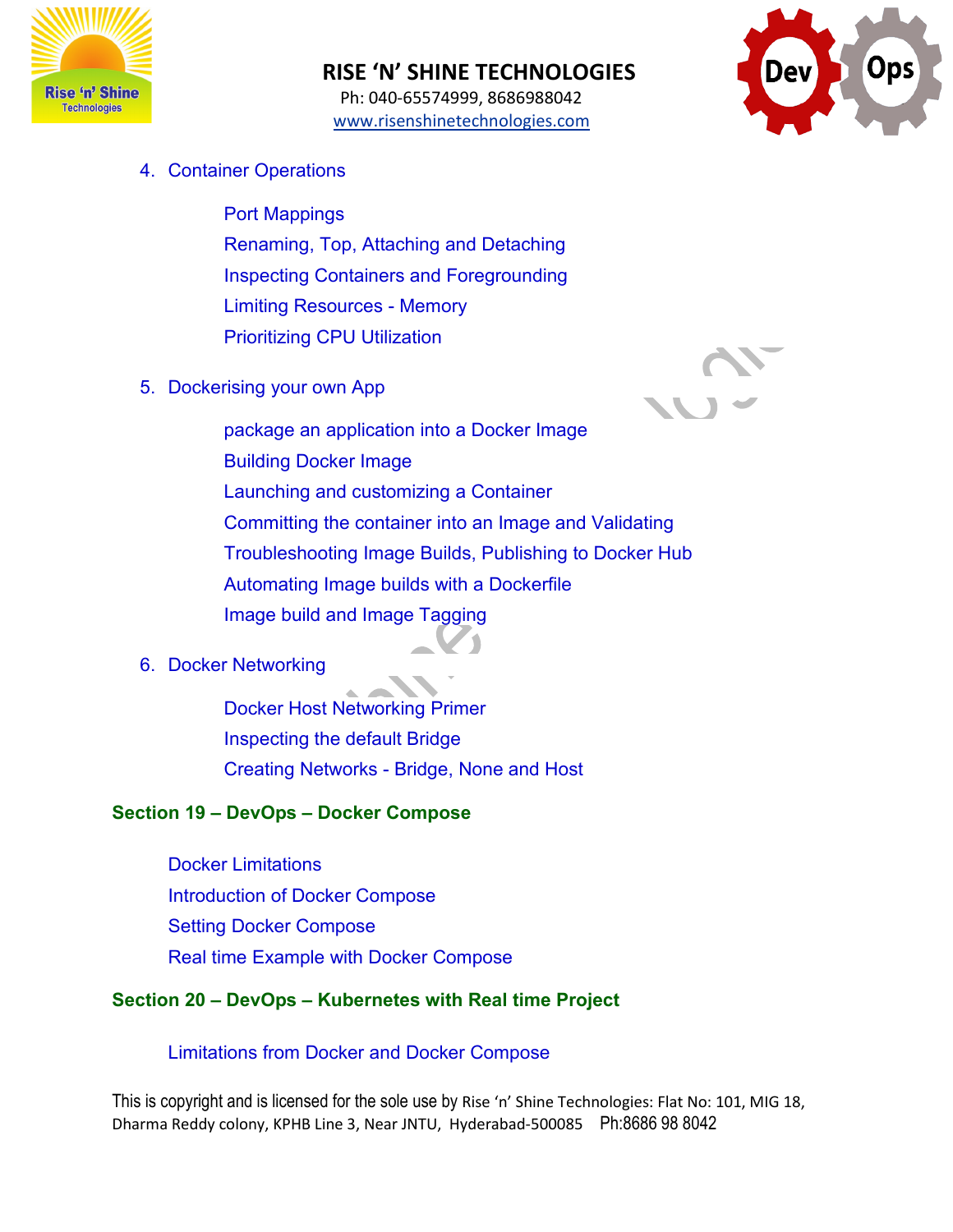

 Ph: 040-65574999, 8686988042 [www.risenshinetechnologies.com](http://www.risenshinetechnologies.com/)



Introduction of COE Which COE is recommended? About Kubernetes Architecture of Kubernetes Installation of Kubernetes using Kubeadm Real time Project: Understanding Namespaces Understanding Pods Understanding Replication Set Understanding Deployments Understanding Services Deployment Strategy

### **Section 21: DEVOPS : LOGGING, MONITORING and Performance**

- 1. Troubleshooting
- 2. How to monitor the Servers
- 3. Nagios
	- 1. Installation of Nagios
	- 2. Configuring Nagios
	- 3. Monitoring Nagios

# **Section 22: Jenkins - Continuous Integration Tool**

- 1. Overview of CI, CD and Jenkins
- 2. Installation and Configuration

Download and Installation of Jenkins Configuration of Jenkins Configure your First Build Job Running the build job for first time

3. Code Quality Analysis Using SonarQube

# Download and Installation of SonarQube